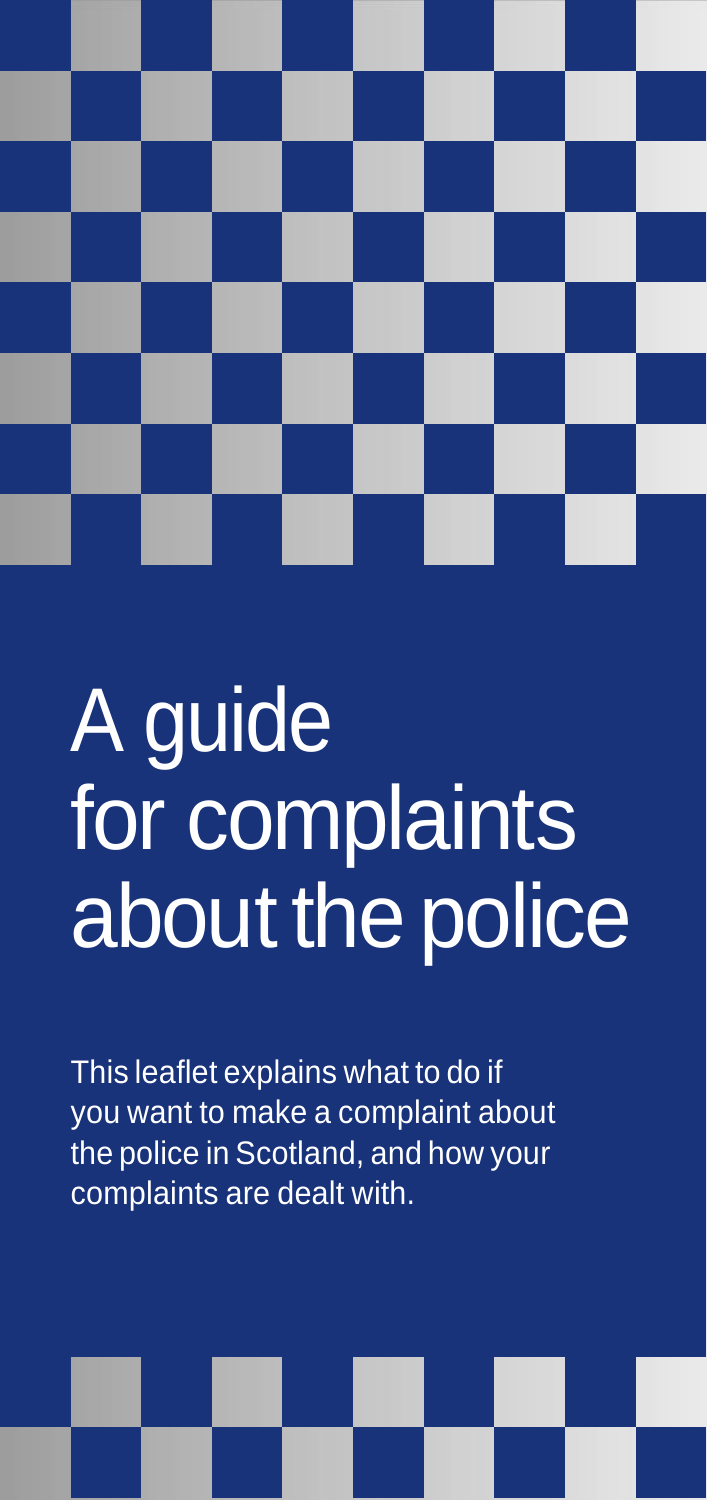# **Contents**

- **1** A guide for complaints about the police
- **2** What do I do if I have a complaint?
- **3** What information should I include in my complaint? What happens next?
- **4** Resolving straightforward complaints Resolving more complex complaints
- **5** What are the possible actions resulting from my complaint? What if my complaint alleges criminal activity or behaviour?
- **7** What happens if a case is reported to the Crown Office? What happens if a case is not reported to the Crown Office? How will I find out what has happened as a result of my complaint?
- **8** What happens if I want to withdraw my complaint? Malicious complaints

What do I do if I am not satisfied with the way the police handled my complaint?

- **9** How can I be confident that the PIRC will be fair? Scottish bodies
- **10** UK bodies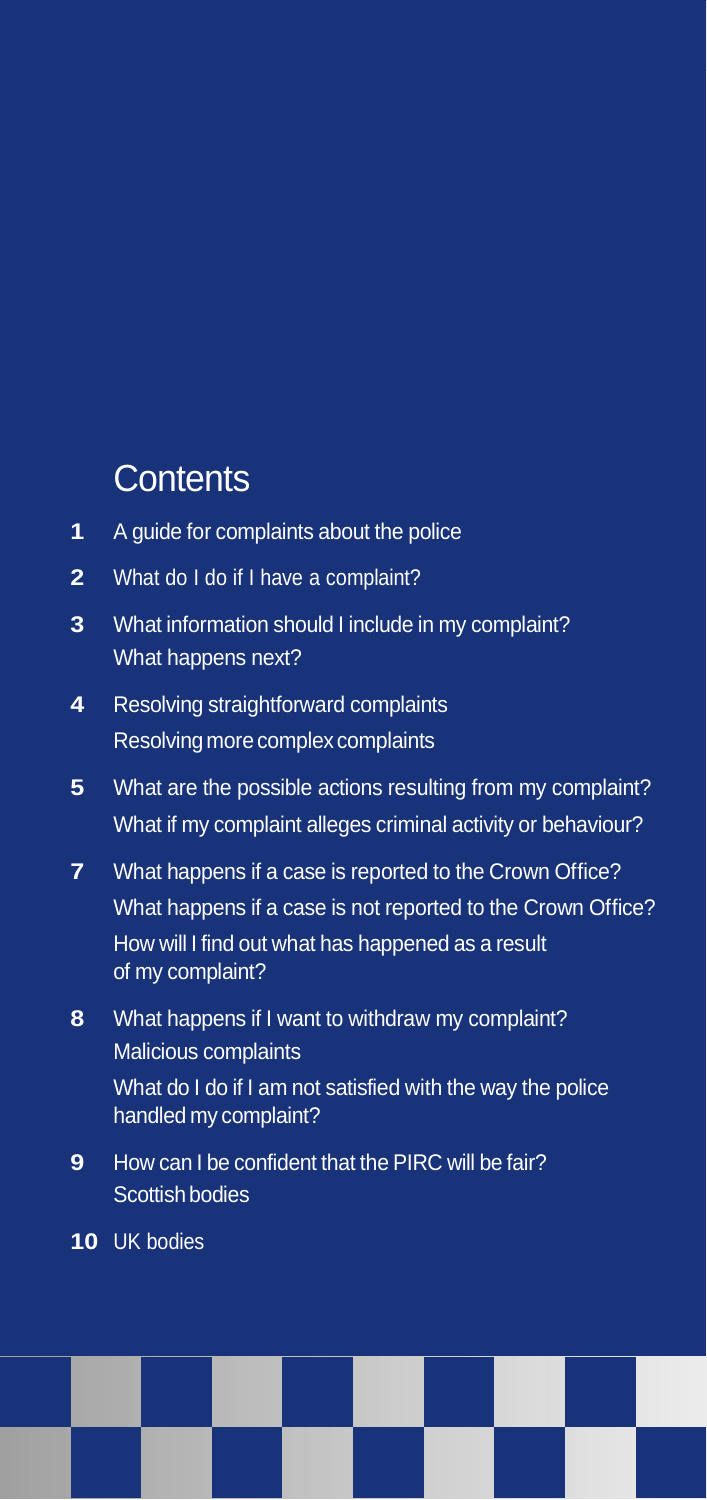## A guide for complaints about the police

Police Scotland aims to provide a high quality service to the people of Scotland, 24 hours a day, 365 days a year. Often this is delivered under demanding circumstances and, as a result, the service can sometimes fall short of the expectations of the public and the police themselves.

If you have been affected by, or present when something occurred, that leads you to think that Police Scotland, or any UK police body operating in Scotland has not performed as it should, or if you think that a member of the police service has behaved wrongly or may have committed a criminal offence, you should feel confident about making a complaint. The police are keen to learn from mistakes and will try to resolve a complaint to everyone's satisfaction.

As well as the police themselves, there are a number of independent bodies and agencies who are responsible for investigating complaints about the police or independently scrutinising the way the police have handled a complaint. Their contact details, along with those of Police Scotland and all police bodies in Scotland, are provided at the back of this leaflet.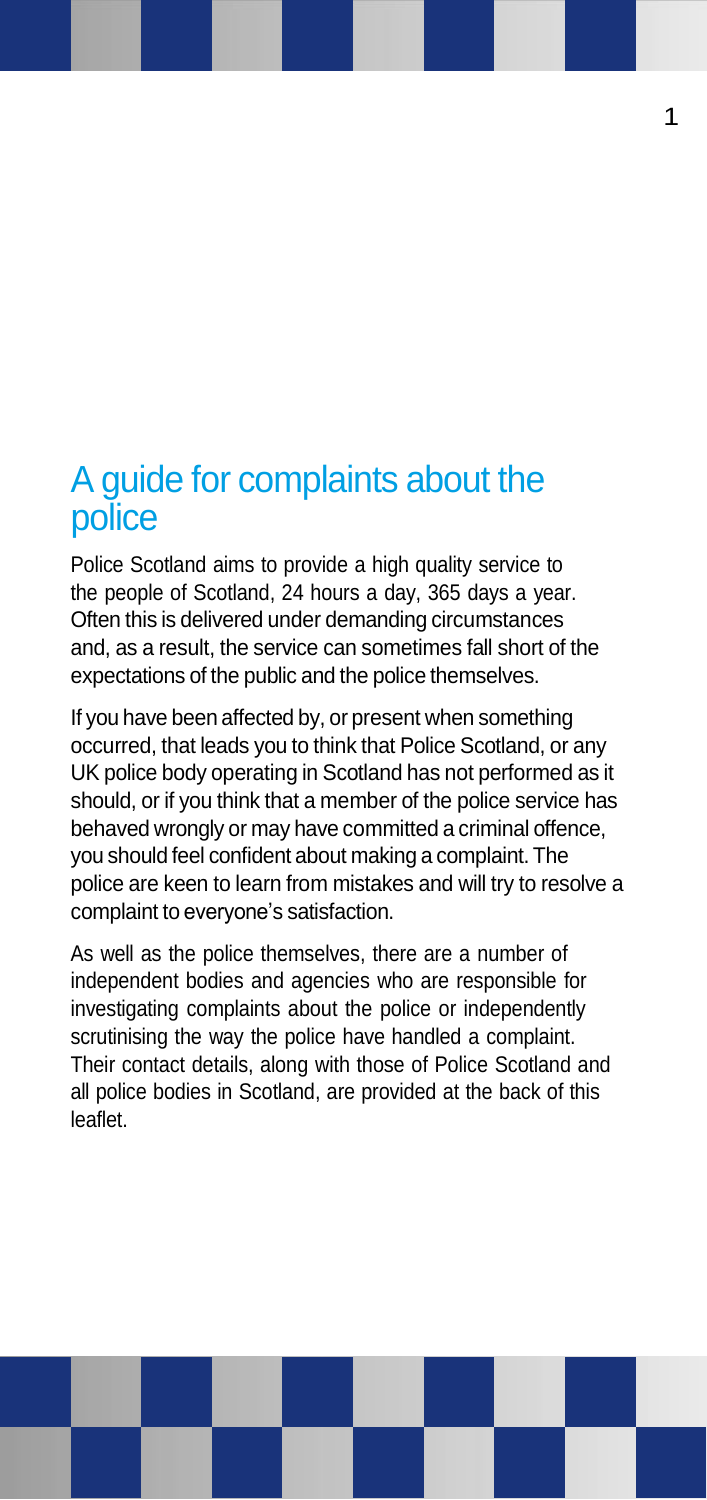# What do I do if I have a complaint?

If your complaint is about Police Scotland, a member of Police Scotland staff or one of the other policing bodies listed at the back of this leaflet you can:

- write, phone or email the police service or police body concerned
- give the details at any police station (or to any police officer)
- ask <sup>a</sup> solicitor, your MSP or your local councillor to take the matter up with the Chief Constable on your behalf
- if you think that a member of the police service may have broken the law while **on duty**, you should report the matter to the police who will note a statement from you. The matter will be forwarded to the Professional Standards Department. It will thereafter be investigated and, where there is evidence of a crime having been committed, the matter will be reported to the Crown Office Procurator Fiscal Service (COPFS), Criminal Allegations Against the Police Division. If you do not have confidence reporting this to the police you can contact COPFS, Criminal Allegations Against the Police Division, who will ask for a report from the police
- if you think that a member of the police service may have broken the law while **off duty**, again you should report the matter to the police who will note a statement from you, and where there is evidence of a crime having been committed, the matter will be reported to the local COPFS. The Professional Standards Department will also be notified
- if you wish to make a complaint about the conduct of an Assistant Chief Constable, DeputyChief Constable orthe Chief Constable, you should contact the Scottish Police Authority. Contact information is included at the back of this leaflet.

Wherever possible, it is best to put your complaint in writing. Where you make a complaint by telephone or face to face at a police station, the person you are talking to will make

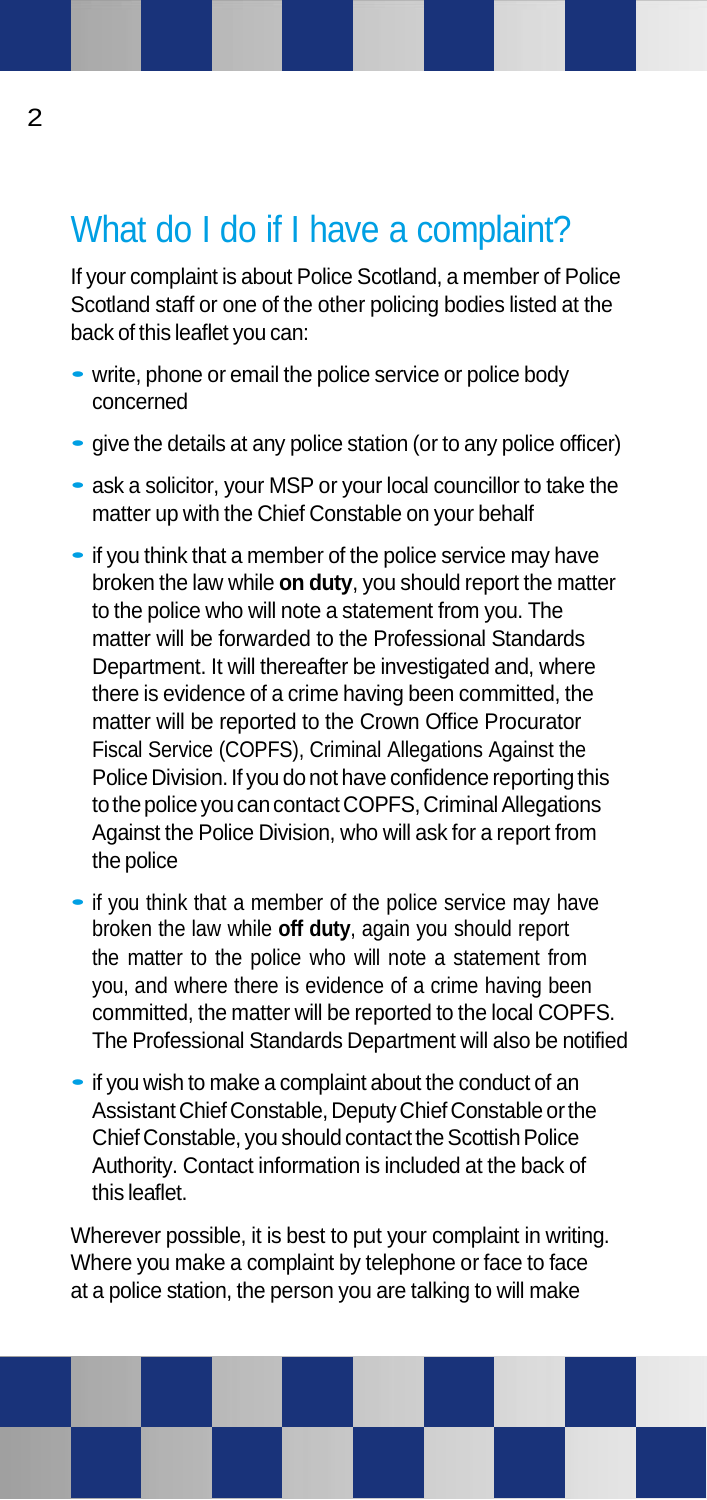a written record of it and it will be treated as a complaint. If you need assistance to make a complaint, such as a language interpreting service, or help because of illness or disability, you can ask the police how they can assist you. You can also contact your local Citizens Advice Bureau, who will help you to put your complaint in writing.

## What information should I include in my complaint?

In all cases there must be a written record of dissatisfaction and the police may need a statement from you when they begin to investigate your complaint:

- describe what happened, including where and when the incident or cause for complaint took place
- make your concerns clear and write down what you would like to happen as a result of your complaint, for example a change to policy or procedure or an apology, if your complaint is about a non-criminal matter
- •include your contact details, your full address, postcode, telephone number and email address, if you have one
- include the names and addresses of any witnesses (if you have them)
- provide the name or identification number of any member(s) of the organisation concerned (if you have them).

# What happens next?

This leaflet describes in broad terms what happens when the complaint is about Police Scotland or member of the police service. Procedures in other police bodies operating in Scotland may vary and the body involved will be able to answer any questions you may have.You can also find out more information about any police organisation's complaints procedure from its website. Contact details of all police bodies operating in Scotland are at the back of this leaflet.



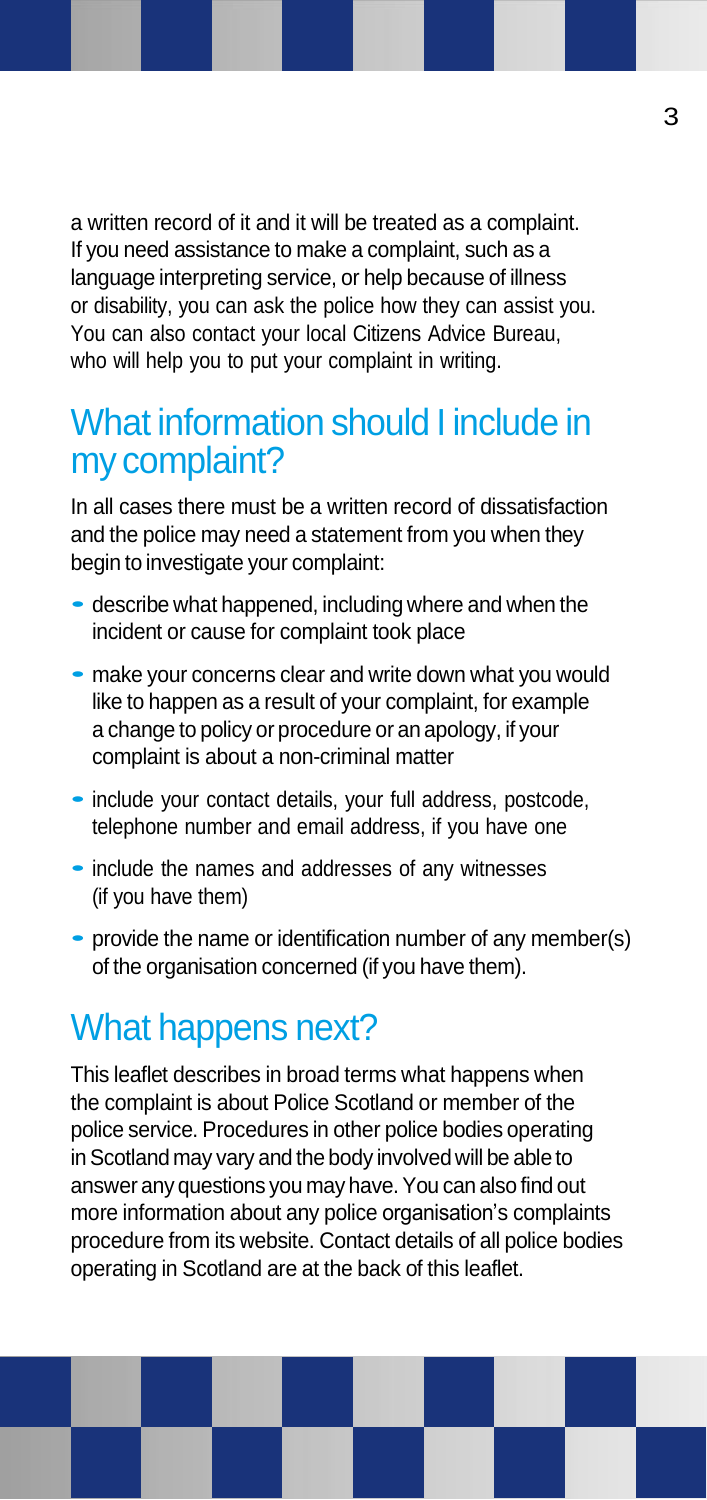# Resolving straightforward complaints

Normally a supervisor or senior officer from your local area, unconnected with your complaint, will arrange to visit or telephone to explain the complaints procedure and give you the opportunity to discuss your complaint. The officer may also try to explain why a certain course of action was taken, if it appears to them that the action was reasonable. Sometimes people are unaware of the extent of police functions and responsibilities or why certain actions may have been necessary, in many cases an explanation from a supervisor or senior officer can resolve the matter.

If you are satisfied with the explanation, your complaint will be concluded at that point. You may be asked to sign a notebook or document confirming that you are happy for this to happen and this record will be retained.

If your complaint involves a more serious matter, or an allegation of criminal conduct, then it would not be resolved by explanation, details on how this would be dealt with are explained below.

# Resolving more complex complaints

If matters are not concluded informally at that stage, your complaint may be referred to a supervisory officer of the police service for consideration. This officer may talk to you, along with witnesses or other people who have information relevant to the complaint, as well as any member(s) of staff about whom you have complained.This ensures that everyone has the opportunity to give their account of events.

A report will then be prepared and passed to a senior officer with overall responsibility for handling complaints.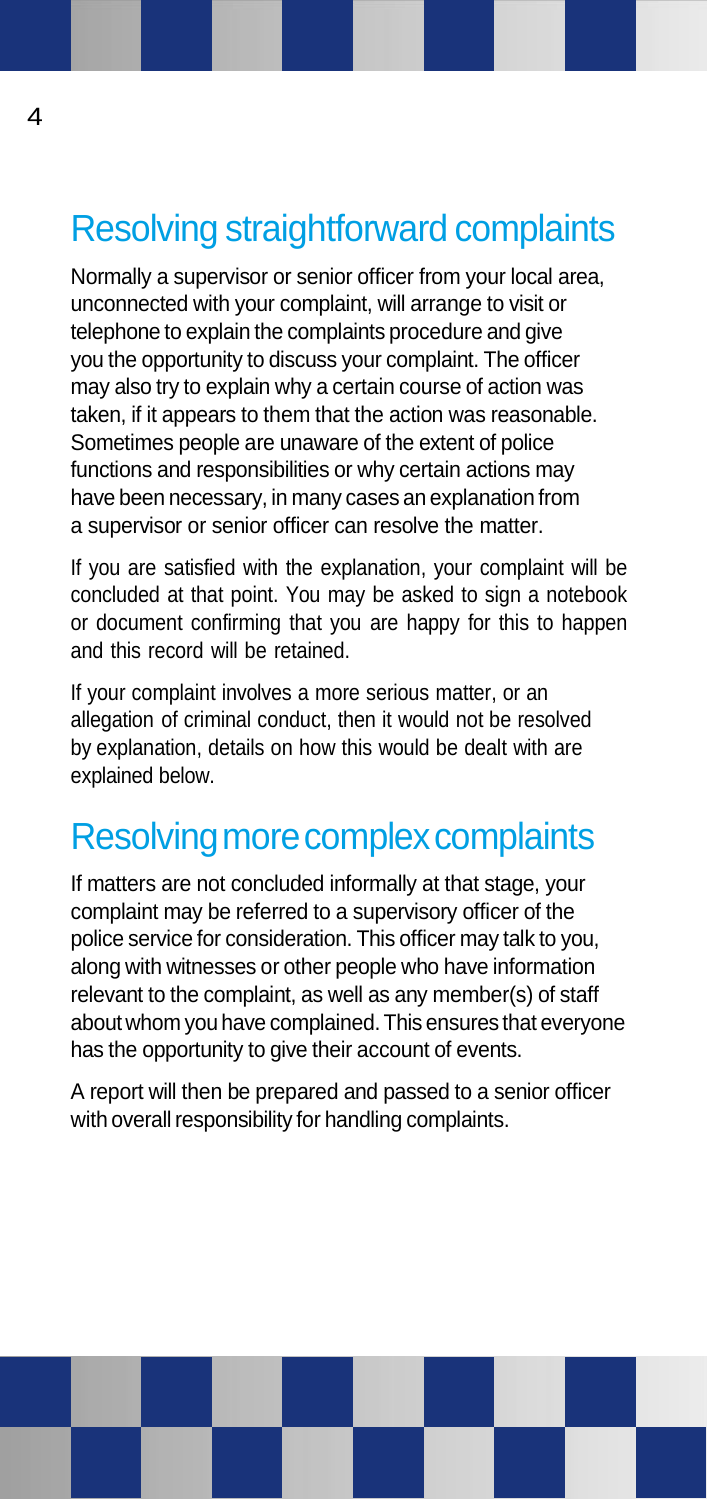## What are the possible actions resulting from my complaint?

Complaints are a useful source of learning for the police and can be used to improve policies and procedures, as well as personal performance.

The Deputy Chief Constable or other designated officer can decide, after considering the investigating officer's report:

- that no further action is needed and that the matter has been, or will be, concluded by explanation to you
- to review a policy, process or procedure and make changes to ensure that the same thing does not happen again
- to offer you an apology
- that those involved require training, counselling or advice to improve their performance. In some circumstances this could involve police internal disciplinary procedures.

If your complaint is not about an individual, the person with overall responsibility for your complaint may examine whether the service provided by the police body has fallen short of what you could have reasonably expected and whether lessons can be learned.

Whatever action is taken, you will be advised of the outcome by the police as soon as possible.

## What if my complaint alleges criminal activity or behaviour?

The Crown Office and Procurator Fiscal Service (COPFS) is entirely independent of the police and investigates allegations of criminal conduct in the public interest.

Where someone alleges that a member of the police service has committed a crime whilst **on duty**, you can report the matter to the Chief Constable. Any allegation of a criminal offence is automatically referred by the service to COPFS.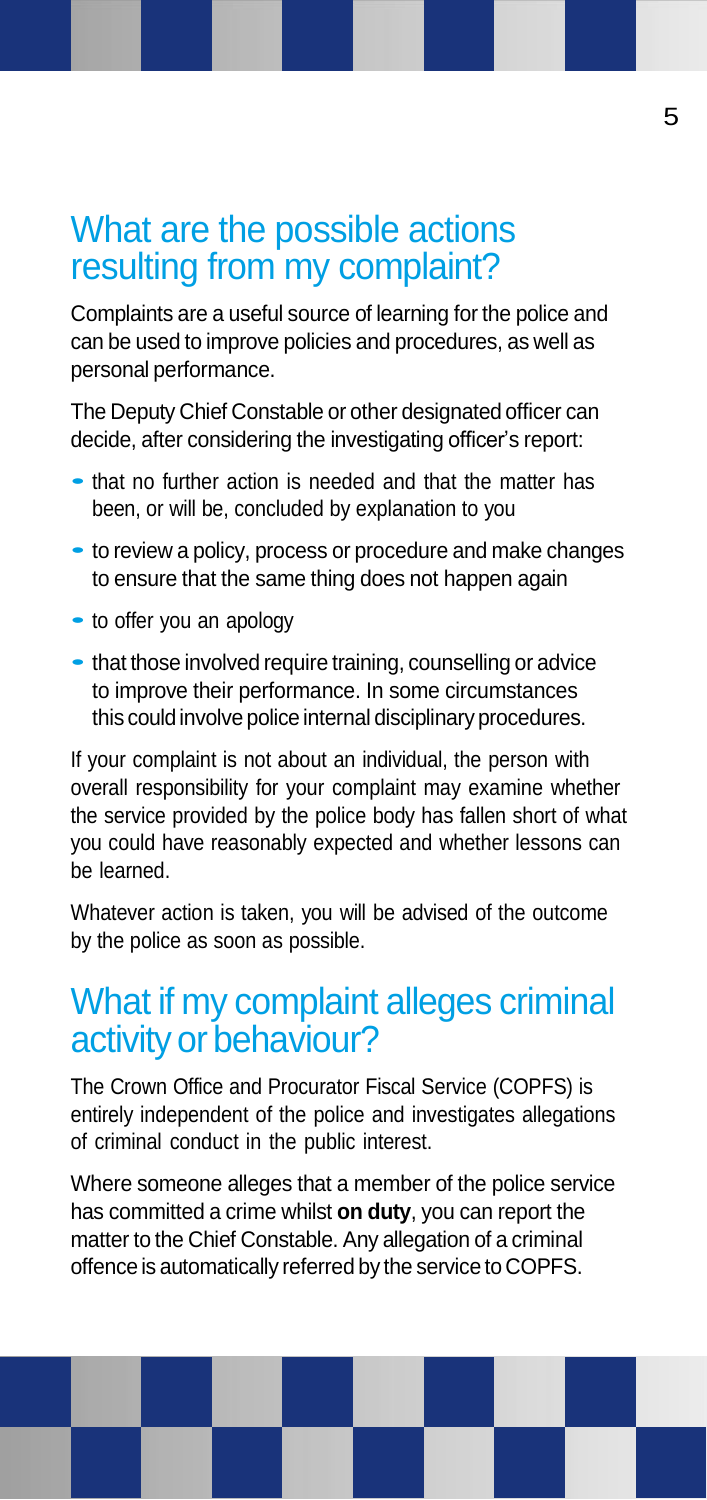The service will write to you to advise you that the matter has been referred. The usual practice is that a supervisory officer, who is independent of the circumstances that gave rise to the complaint, will investigate the complaint at the instigation of COPFS and provide a full report to them.

Allegations of criminality against a member of the police service who was**off duty** when the incident occurred are, if appropriate, reported to the Procurator Fiscal for the area where the alleged act occurred. A report will also be sent to the Deputy Chief Constable outlining the circumstances.

On receipt of a report from the police, COPFS will:

- consider the evidence
- contact you to let you know what, if any, action will be taken
- consider what further investigation is necessary.

As your information is needed by COPFS to assess the strength of the evidence, you may be asked to go to a Procurator Fiscal's office and speak to someone there. After looking into the case, COPFS Criminal Allegations Against the Police Division will decide whether or not to report the case to Crown Counsel (senior independent prosecution lawyers).

Where there is an indication that a person serving with the police may have committed an offence, either on or off duty, COPFS may direct the Police Investigations & Review Commissioner (PIRC) to investigate on its behalf and prepare a report for the Procurator Fiscal.

The PIRC may only consider an allegation that infers a criminal act on the direction of COPFS.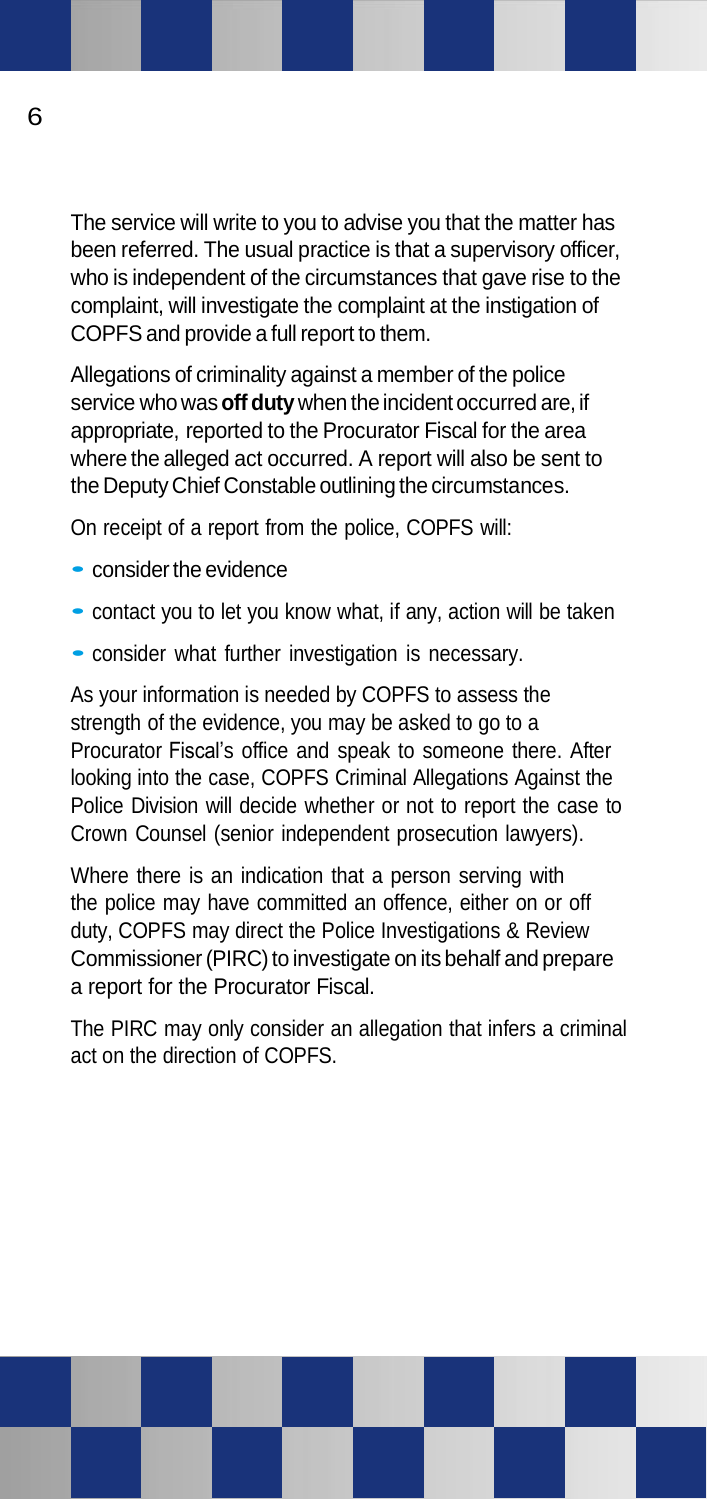## What happens if a case is reported to theCrownOffice?

Crown Counsel will consider the case and will decide whether to prosecute. The Criminal Allegations Against the Police Division of COPFS will let you know what Crown Counsel decide. Police officers and other members of the police service who are accused of a crime have the same rights under law as any other person and must be treated in the same way. If the case goes to court, you and any other witnesses may have to attend court to give evidence.

## What happens if a case is not reported to the Crown Office?

If the case is not reported to the Crown Office no criminal proceedings will be taken. The Criminal Allegations Against the Police Division of COPFS will let you know if this is the case and will then refer the matter back to the police to decide whether any action needs to be taken internally.

## How will I find out what has happened as a result of my complaint?

If your complaint is not one of those that is dealt with wholly by COPFS, you will receive a letter from the senior person in Police Scotland or the organisation responsible for overseeing your type of complaint, once all work to address your concerns has been completed. In some cases, particularly where there are a number of different concerns, this can take some time.

Where the case is one that is dealt with by the Crown Office, you will receive a letter from the Criminal Allegations Against the Police Division of COPFS to let you know what decision has been made about the case.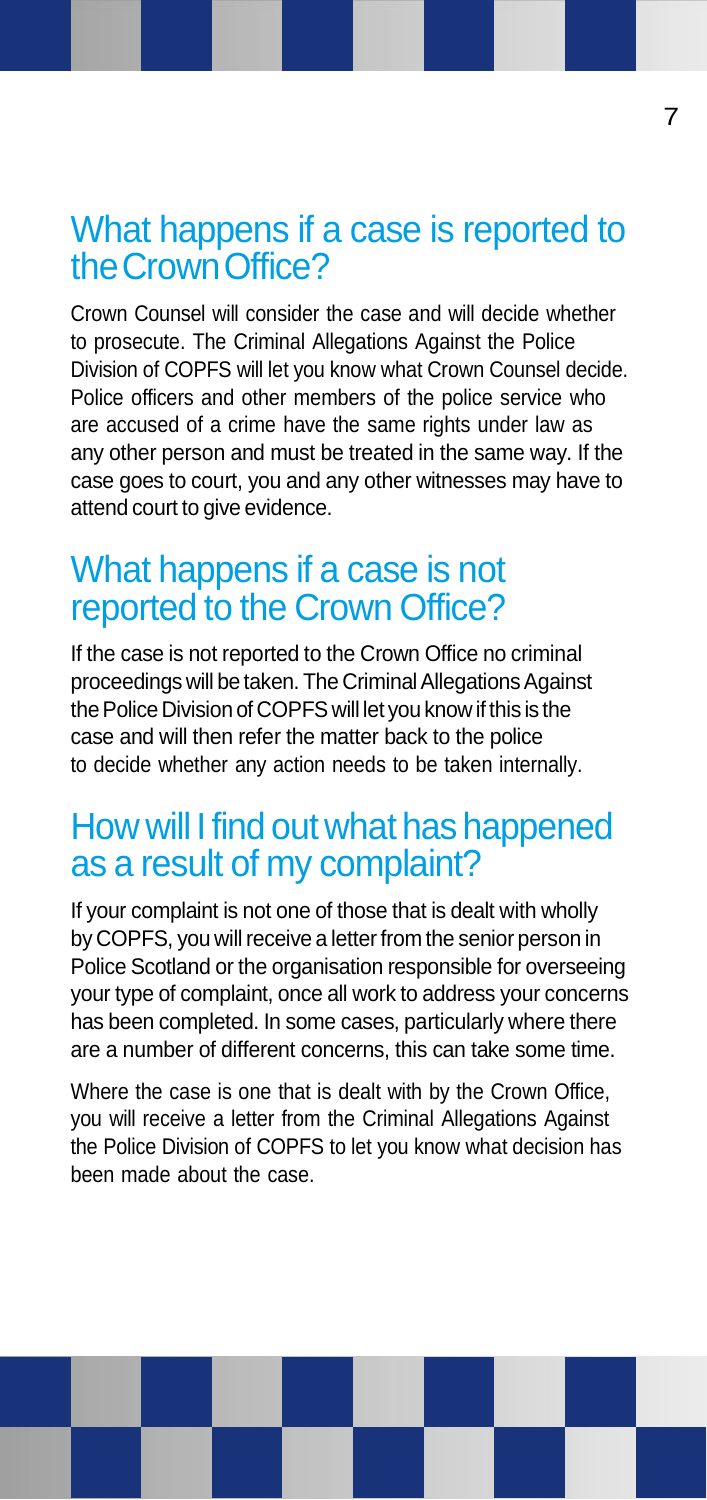# What happens if I want to withdraw my complaint?

You should speak to the officer to whom you first made your complaint. Alternatively, you can notify the department with responsibility for complaints within the police service. Their contact details are at the back of this leaflet. If your complaint has led to criminal proceedings, any decision to continue with the investigation or any proceedings restswith COPFS.

You will be asked to confirm in writing that you have withdrawn your complaint.

# Malicious complaints

Anyone who knowingly makes a false complaint about a member of Police Scotland or a police body operating in Scotland may be prosecuted (and may be liable to civil action by the person complained about).

### What do I do if I am not satisfied with the way the police handled my complaint?

If you are unhappy with the response offered by the police to a non-criminal complaint, you may refer that complaint to the Police Investigations & Review Commissioner. The Commissioner may then carry out a review of the way in which your complaint was handled by the police. The Commissioner must receive your application for review within three months of the date on which the police communicated its findings to you in relation to your complaint. If your application is not received within that period, the Commissioner may be unable to accept your case.

#### Police Investigations & Review Commissioner

Hamilton Business Park Caird Park, Hamilton, ML3 0QA Freephone 01698 542900 E[: enquiries@pirc.gov.](mailto:enquiries@pirc.gov)scot www.pirc.scot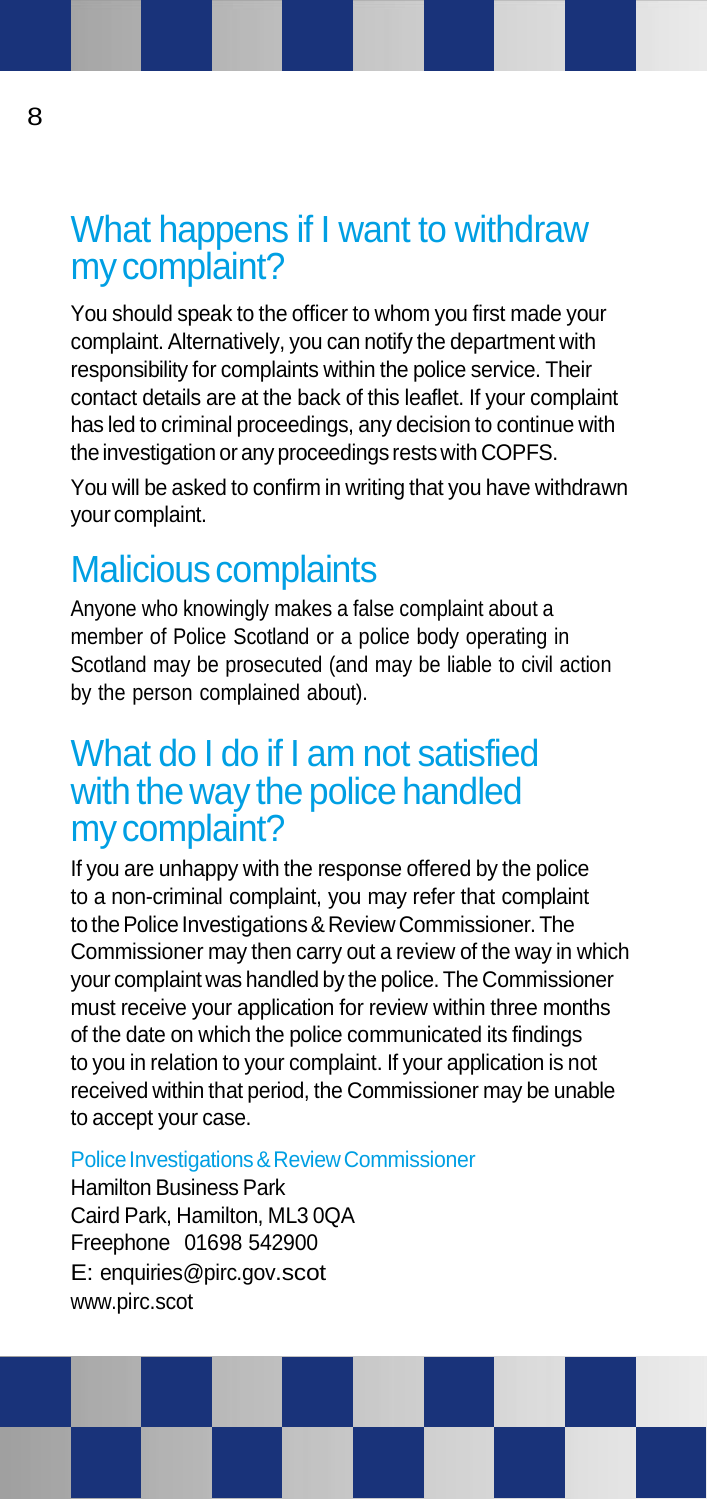The Commissioner's role in relation to reviews is to impartially examine the manner in which the police handled a noncriminal complaint. The Commissioner will look at how the police organisation reached its conclusions by reviewing the evidence on which their conclusions were based and coming to a view on whether or not the complaint was dealt with to a reasonable standard.

Depending on the outcome of the review, the Commissioner may recommend a number of things, such as the police changing their policies, procedures and practices to prevent the same problem arising again. The Commissioner may also direct the police to reconsider the complaint, which means that your complaint must be looked at again in full by a member of the police service who has had no previous involvement with your complaint. TheCommissioner mayalso supervise the reconsideration.

## How can I be confident that the PIRC will be fair?

The Commissioner is appointed by Scottish Ministers and is independent of the police. The Commissioner's findings and recommendations are made, and in some cases published, in anonymised form after a detailed and impartial review of all the facts from all parties involved in the complaint.

# **Scottishbodies**

Crown Office and Procurator Fiscal Service 25 Chambers Street, Edinburgh EH1 1LA Tel: 0131 226 2626 [www.crownoffice.gov.uk](http://www.crownoffice.gov.uk/)

Police Scotland PO Box 2460 Dalmarnock, Glasgow G40 9BA Tel:101 [www.scotland.police.uk](http://www.scotland.police.uk/) Scottish Police Authority

1PacificQuay, Glasgow G51 1DZ Tel: 0141 585 8300 Email: [complaints@spa.pnn.police.uk](mailto:complaints@spa.pnn.police.uk) [www.spa.police.uk](http://www.spa.police.uk/)